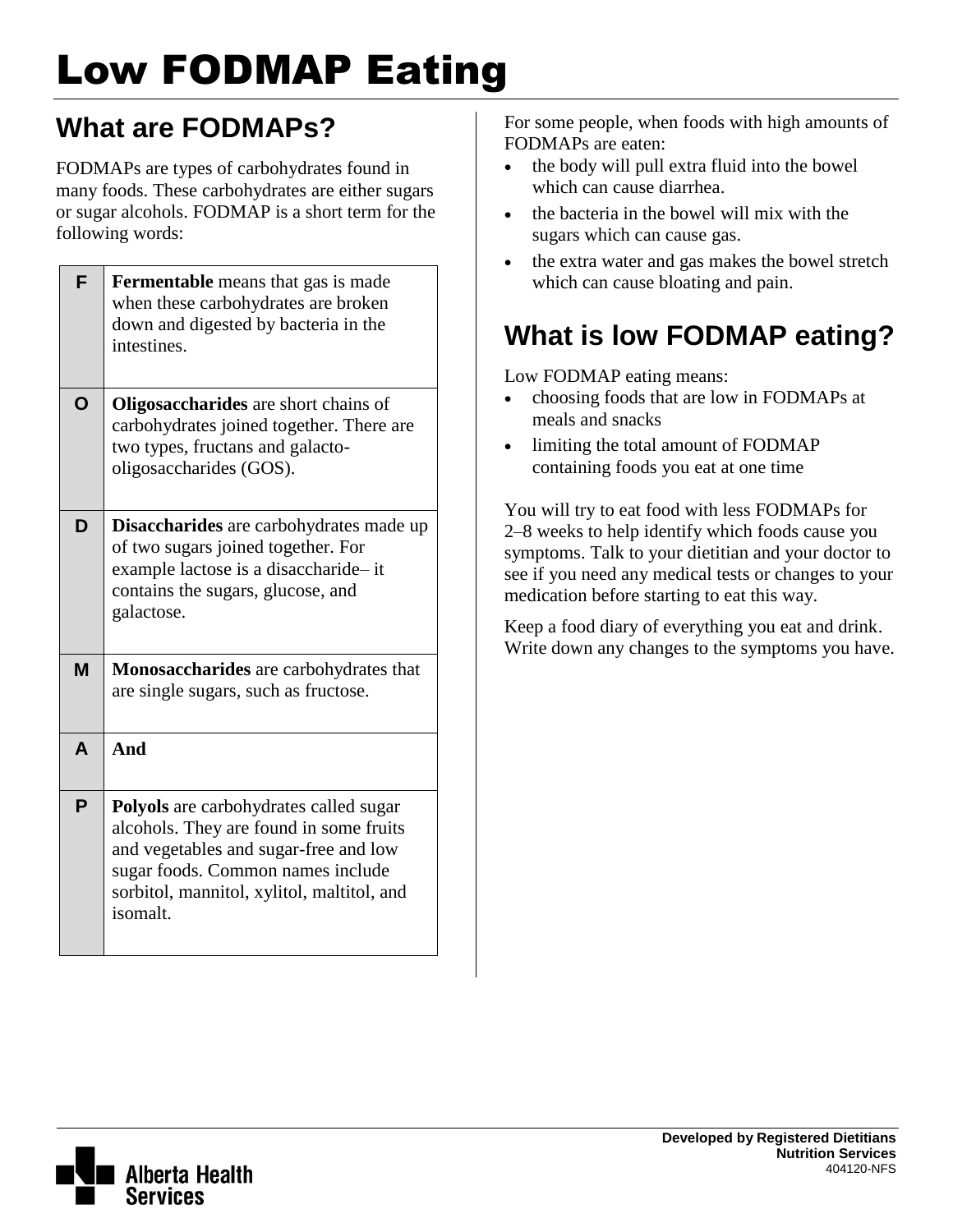### **How do I eat foods with less FODMAPs?**

Choose foods from the *Foods to Choose* list on the next page. Try to follow Canada's Food Guide. Meat, poultry, fish and eggs aren't on the food lists because they do not contain FODMAPs.

Choose smaller meals and snacks throughout the day instead of eating large portions at one time.

Prepare meals at home with low FODMAP foods and ingredients. Some restaurant and ready to eat or convenience foods may be high in FODMAPs.

Read the ingredient list on food labels and avoid foods that contain the sugars or sugar alcohols below:

- inulin
- fructo-oligosaccharide (FOS)
- fructose
- galacto-oligosaccharide
- glucose-fructose (high fructose corn syrup)
- isomalt
- lactose
- maltitol
- mannitol
- sorbitol
- xylitol

Wheat and rye contain fructans. Avoid foods that list wheat or rye as one of the first 5 ingredients on the ingredient list. Low FODMAP eating does not need to be wheat or gluten-free but too much at once may cause symptoms.

Gluten-free foods may have other FODMAPs added to them. Read labels to avoid them.

Do not eat foods from the foods to avoid list for at least 2 weeks. It may take up to 8 weeks for symptoms to improve.

Choose single herbs and spices over mixed spice blends. Avoid any mixed spice blends that may contain garlic and/or onion seasonings.

Fats, oils, and infused oils do not contain FODMAPs.

Use lactose free milk and milk products to replace higher lactose milk and milk products. Lactase enzymes can be added to milk as well. Follow the instructions on the product label.

Some sugar substitutes like aspartame and stevia, can be used instead of sugar alcohols. Ask your health care provider about which ones to use and how much you can use in a day.

#### **Getting enough fibre**

Choose low FODMAP foods that have fibre to help prevent constipation. Your dietitian can help you choose low FODMAP whole grain foods, vegetables, fruit, nuts, and seeds that have fibre. The table below lists some low FODMAP foods that contain fibre.

| Food               | <b>Amount</b>                                                              | Fibre (g) |
|--------------------|----------------------------------------------------------------------------|-----------|
| Chia seeds         | 2 Tbsp (30 mL)                                                             | 7.4       |
| Flax seeds, whole  | 2 Tbsp (30 mL)                                                             | 5.8       |
| Quinoa, cooked     | 1 cup (250 mL)                                                             | 5.5       |
| Lentils, canned    | 1/2 cup (125 mL)                                                           | 4.2       |
| Flax seeds, ground | 2 Tbsp (30 mL)                                                             | 3.9       |
| Brown rice, cooked | 1 cup (250 mL)                                                             | 3.1       |
| Oats, dry          | 30 g $(\frac{1}{3}$ cup)<br>(amount to make<br>175 mL (3/4 cup)<br>cooked) | 2.8       |
| Oat bran, dry      | 2 Tbsp (30 mL)                                                             | 1.3       |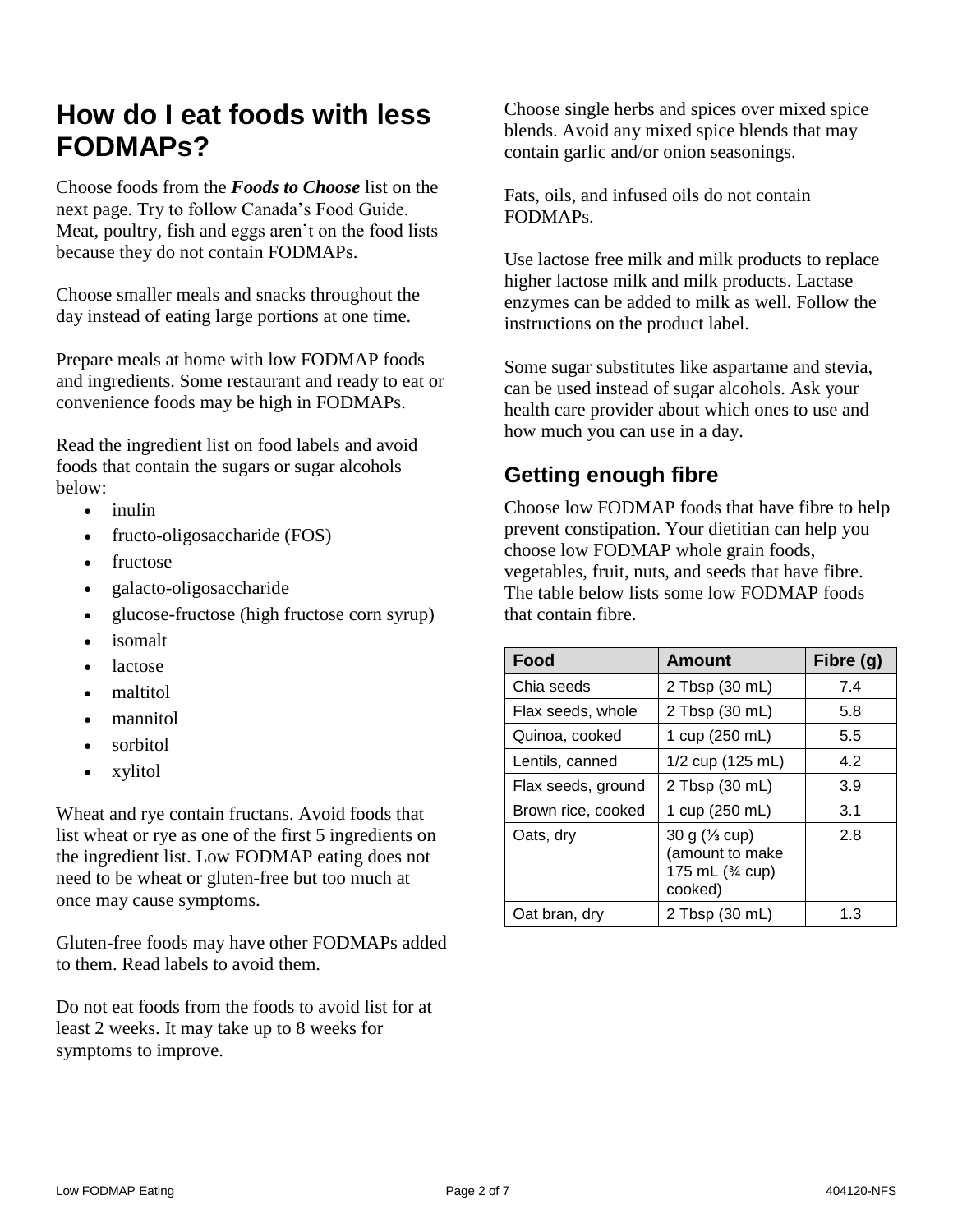# **Foods to Choose**

The foods listed are low in all FODMAPs in the serving size shown. If more than the serving size is eaten in a meal or snack, you could have symptoms. Meat, poultry, fish, and eggs aren't on the food lists because they do not contain FODMAPs.

| <b>Grain Products</b>                  | <b>Serving size low in</b><br><b>FODMAPS</b> |  |  |  |
|----------------------------------------|----------------------------------------------|--|--|--|
| Bread, gluten-free                     | 2 slices $(54 g)$                            |  |  |  |
| Bread, gluten-free,<br>multigrain      | 1 slice (25 g)                               |  |  |  |
| Bread, sourdough rye                   | 1 slice (25 g)                               |  |  |  |
| Bread, spelt                           | 2 slices $(54 g)$                            |  |  |  |
| Chia seeds                             | 2 Tbsp (30 mL)                               |  |  |  |
| Cornflakes                             | $\frac{1}{2}$ cup (125 mL)                   |  |  |  |
| Flax seeds                             | 2 Tbsp (30 mL)                               |  |  |  |
| Oat bran                               | 2 Tbsp (30 mL)                               |  |  |  |
| Oats, dry                              | $\frac{1}{3}$ cup (30 g)                     |  |  |  |
| Pasta, gluten-free,<br>cooked          | $\frac{1}{2}$ cup (125 mL)                   |  |  |  |
| Quinoa, cooked                         | 1 cup (250 mL)                               |  |  |  |
| Rice, basmati, brown,<br>white, cooked | 1 cup (250 mL)                               |  |  |  |
| Vital wheat protein<br>(seitan)        | 2 Tbsp (30 mL)                               |  |  |  |

| <b>Fruits</b>       | <b>Serving size low in</b><br><b>FODMAPS</b> |  |  |  |
|---------------------|----------------------------------------------|--|--|--|
| Avocado             | $\frac{1}{8}$ of an avocado (25 g)           |  |  |  |
| Banana              | 1 medium (118 g)                             |  |  |  |
| <b>Blueberries</b>  | $\frac{1}{3}$ cup (49 g)                     |  |  |  |
| Cantaloupe          | 1/ <sub>2</sub> cup (125 mL)                 |  |  |  |
| Honeydew            | 1/ <sub>2</sub> cup (125 mL)                 |  |  |  |
| Kiwi                | 1 medium (69 g)                              |  |  |  |
| Lemon juice         | $\frac{1}{2}$ cup (125 mL)                   |  |  |  |
| Orange              | 1 medium (130 g)                             |  |  |  |
| Orange juice        | 1/ <sub>2</sub> cup (125 mL)                 |  |  |  |
| Pineapple           | $\frac{1}{2}$ cup (125 mL)                   |  |  |  |
| Raspberries         | $\frac{1}{2}$ cup (125 mL)                   |  |  |  |
| <b>Strawberries</b> | $\frac{1}{2}$ cup (125 mL)                   |  |  |  |

| <b>Vegetables</b>                           | <b>Serving size low in</b><br><b>FODMAPS</b> |  |  |  |
|---------------------------------------------|----------------------------------------------|--|--|--|
| Alfalfa sprouts                             | 1/ <sub>2</sub> cup (125 mL)                 |  |  |  |
| Asparagus                                   | 3 spears $(45 g)$                            |  |  |  |
| Beet, boiled                                | 4 slices (40 g)                              |  |  |  |
| Bell peppers, green,<br>sliced              | 1/ <sub>2</sub> cup (125 mL)                 |  |  |  |
| Bell, peppers, red,<br>sliced               | 1 cup (250 mL)                               |  |  |  |
| Bok choy                                    | 1 cup (250 mL)                               |  |  |  |
| <b>Broccoli</b>                             | 1/ <sub>2</sub> cup (125 mL)                 |  |  |  |
| <b>Brussels sprouts</b>                     | 4 Brussels sprouts (84 g)                    |  |  |  |
| Butternut squash, diced                     | 1⁄4 cup (60 mL)                              |  |  |  |
| Cabbage                                     | $\frac{1}{2}$ cup (125 mL)                   |  |  |  |
| Carrot                                      | 1 medium (61 g)                              |  |  |  |
| Celery                                      | $\frac{1}{4}$ medium stalk (12 g)            |  |  |  |
| Chilies, red                                | 2 Tbsp (30 mL)                               |  |  |  |
| Chives                                      | $\frac{1}{2}$ cup (125 mL)                   |  |  |  |
| Corn, sweet                                 | $\frac{1}{2}$ cob (52 g)                     |  |  |  |
| Cucumber                                    | 1 cup (250 mL)                               |  |  |  |
| Eggplant                                    | 1 cup (250 mL)                               |  |  |  |
| Lettuce, butter,<br>radicchio, red, iceberg | 1 cup (250 mL)                               |  |  |  |
| Potato                                      | 1 cup (250 mL)                               |  |  |  |
| Snow peas                                   | 5 pods (17 g)                                |  |  |  |
| Spinach, raw                                | 2 cups (500 mL)                              |  |  |  |
| Tomato                                      | 1 medium (123 g)                             |  |  |  |
| Zucchini                                    | 1/ <sub>2</sub> cup (125 mL)                 |  |  |  |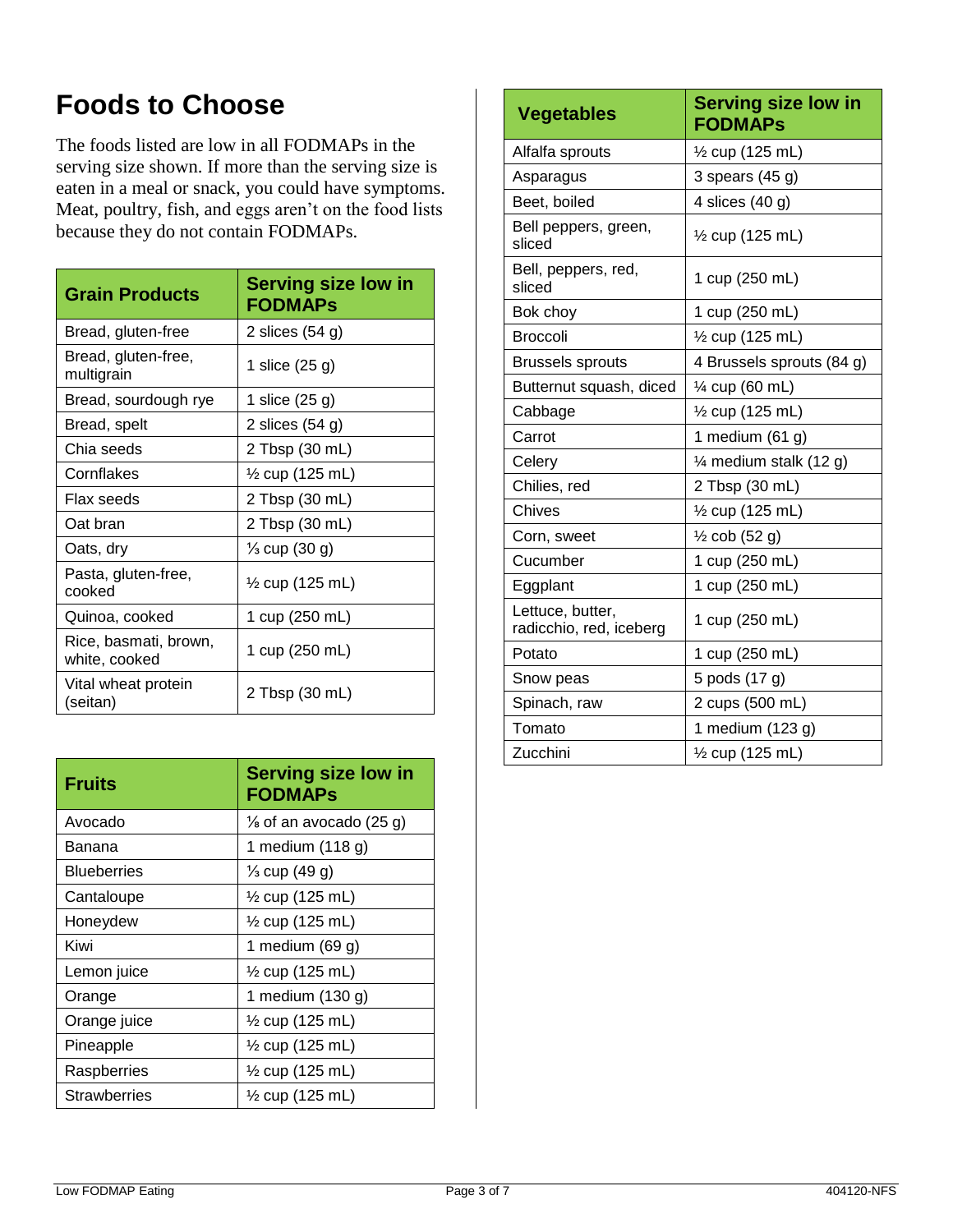| <b>Milk and</b><br><b>Alternatives</b>                    | <b>Serving size low in</b><br><b>FODMAPs</b> |
|-----------------------------------------------------------|----------------------------------------------|
| <b>Buttermilk</b>                                         | $\frac{1}{3}$ cup (75 mL)                    |
| Cheese, cottage, 2%<br>and 4.5% MF                        | ½ cup (125 mL)                               |
| Cheese, cottage, dry,<br>non-fat 0.4% MF                  | 1 ½ cup (375 mL)                             |
| Cheese, hard,<br>(mozzarella, cheddar)                    | 1 ½ oz (50 g)                                |
| Kefir                                                     | $\frac{1}{2}$ cup (125 mL)                   |
| Lactose free and low<br>lactose milk and milk<br>products | as tolerated                                 |
| Milk, cow                                                 | ¼ cup (60 mL)                                |
| Milk, evaporated                                          | 2 ½ Tbsp (40 mL)                             |
| Milk, cow, chocolate                                      | $\frac{1}{3}$ cup (75 mL)                    |
| Sour cream                                                | 1⁄4 cup (60 mL)                              |
| Yogurt                                                    | $\frac{1}{2}$ cup (125 mL)                   |

| Beans, lentils,<br>and nuts       | <b>Serving size low in</b><br><b>FODMAPS</b> |
|-----------------------------------|----------------------------------------------|
| Almonds                           | 10 nuts (12 g)                               |
| <b>Brazil Nuts</b>                | 10 nuts (41 g)                               |
| Chickpeas, canned,<br>well rinsed | $\frac{1}{2}$ cup (125 mL)                   |
| Hazelnuts                         | 10 nuts (15 g)                               |
| Lentils, canned, rinsed           | $\frac{1}{2}$ cup (125 mL)                   |
| Macadamia                         | 20 nuts (40 g)                               |
| Nut and seed butters              | 2 Tbsp (30 mL)                               |
| Peanuts                           | 32 nuts (28 g)                               |
| Tempeh                            | $\frac{1}{3}$ cup + 2 Tbsp (100 g)           |
| Tofu, plain                       | $\frac{1}{3}$ cup + 2 Tbsp (100 g)           |
| Walnuts                           | 10 halves (30 g)                             |

| <b>Other sweeteners</b>                       | <b>Serving size low in</b><br><b>FODMAPS</b> |
|-----------------------------------------------|----------------------------------------------|
| Maple syrup                                   | 2 Tbsp (30 mL)                               |
| Molasses                                      | 1 Tbsp (15 mL)                               |
| Sucrose sweetened<br>chewing gum and<br>candy | as tolerated                                 |
| Sugar, white or brown                         | 1 Tbsp (15 mL)                               |

## **Meal and snack ideas**

#### **Breakfast**

- $\bullet$  1–2 slices of gluten-free toast with 1–2 Tbsp (15–30 mL) peanut butter and a medium banana
- 2 scrambled eggs with ½ cup (125 mL) spinach and 30 g (1 oz) of cheddar cheese
- $\frac{1}{2}$  cup (125 mL) cooked oatmeal with  $\frac{1}{2}$  cup (125 mL) of berries. Use lactose-free milk if needed
- $\frac{3}{4}$  cup (175 mL) lactose-free yogurt with  $\frac{1}{2}$  cup (125 mL) blueberries and 2 Tbsp (30 mL) of flaxseed

#### **Lunch**

- sandwich made with 2 slices of gluten-free bread and egg, tuna, or ham, with sliced carrots and pepper
- chicken wrap made with a corn tortilla, chicken, cucumber slices, shredded carrots, green onion tops, and iceberg lettuce
- homemade soup made from low FODMAP vegetables with gluten-free crackers, slice of cheddar cheese
- chicken and ½ cup (125 mL) broccoli over rice, orange slices

#### **Supper**

- roast beef with 1 cup (250 mL) carrots and 1 cup (250 mL) of roasted potatoes
- $\bullet$  baked fish with 1 cup (250 mL) of basmati rice and 1 cup (250 mL) of cucumber feta salad
- sesame chicken with 1 cup (250 mL) eggplant and zucchini over 1 cup (250 mL) of quinoa
- $\bullet$  1 cup (250 mL) gluten-free pasta with ground turkey in home-made tomato sauce and 1 cup (250 mL) of green salad

#### **Snacks**

- fresh vegetable sticks: cucumber, carrots, zucchini
- 1 medium banana, 1 medium orange
- lactose-free yogurt and 1 cup (250 mL) of strawberries
- 1 cup (250 mL) of fresh pineapple with ½ cup (125 mL) cottage cheese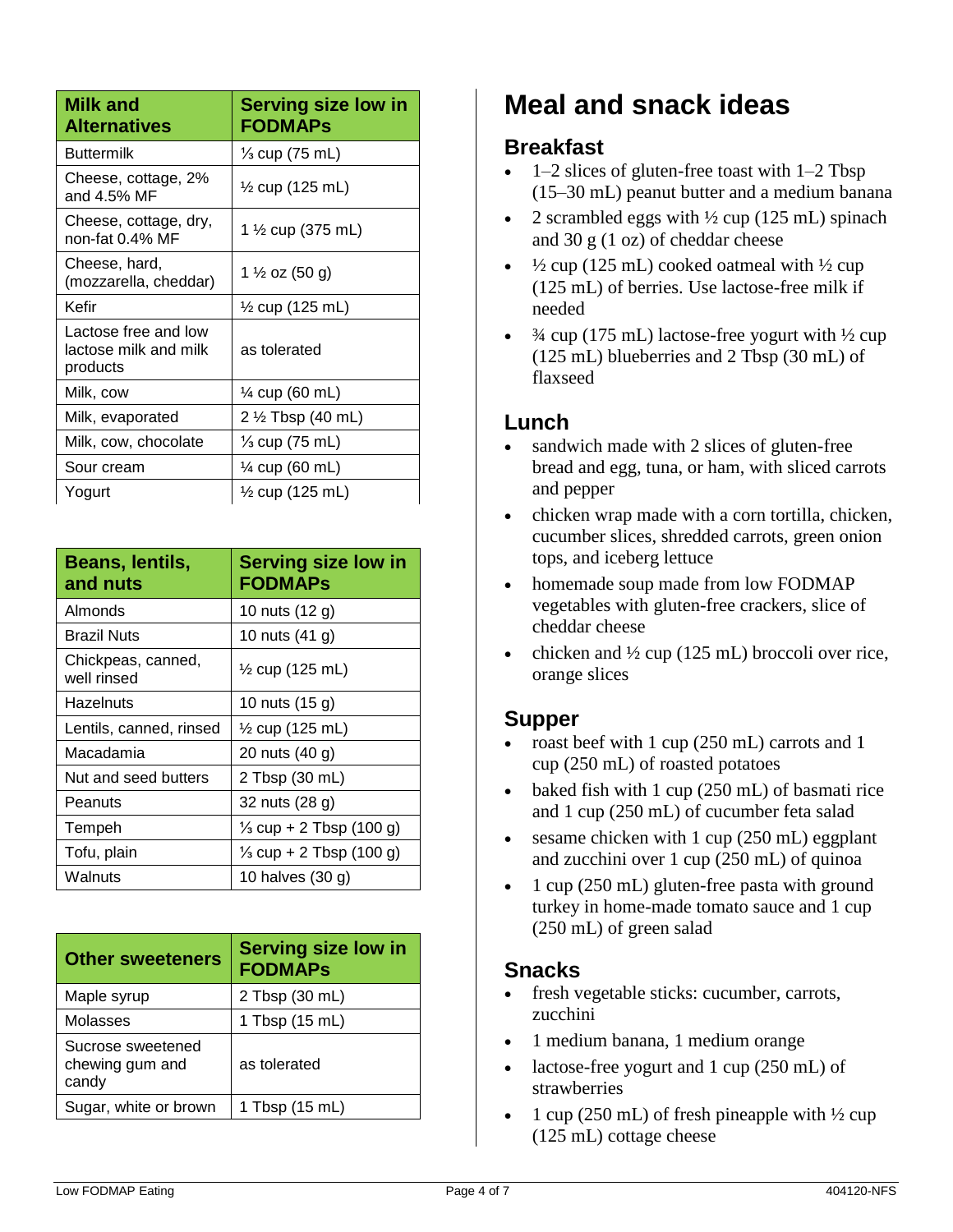# **Foods to Avoid**

This list includes common foods to avoid while trying to reduce FODMAPs. FODMAPs are identified with an "**x**" in the FODMAP columns.

| <b>Grain Products to avoid</b>       | <b>Oligosaccharides</b> |              | <b>Excess</b> | <b>Polyols</b>  |                 |
|--------------------------------------|-------------------------|--------------|---------------|-----------------|-----------------|
|                                      | <b>Fructans</b>         | <b>GOS</b>   | fructose      | <b>Sorbitol</b> | <b>Mannitol</b> |
| Barley, pearl, cooked                | X                       | X            |               |                 |                 |
| Bread, rye                           | X                       | X            | X             |                 |                 |
| Bread, rye, dark                     | X                       | $\mathbf{x}$ |               |                 |                 |
| Bread, wheat, multigrain             | X                       | X            |               |                 |                 |
| Bread, wheat, whole grain            | X                       |              | X             |                 |                 |
| Couscous                             | X                       |              |               |                 |                 |
| Granola bar, muesli-based with fruit | X                       |              |               |                 |                 |
| Muesli, gluten-free, wheat-free      | X                       |              |               | X               |                 |
| Pasta, wheat                         | X                       |              |               |                 |                 |

|                         | Oligosaccharide    | <b>Excess</b>      | <b>Polyols</b>     |                    |  |
|-------------------------|--------------------|--------------------|--------------------|--------------------|--|
| <b>Fruits to avoid</b>  | <b>Fructans</b>    | fructose           | <b>Sorbitol</b>    | <b>Mannitol</b>    |  |
| Apple juice             |                    | $\pmb{\chi}$       | $\pmb{\chi}$       |                    |  |
| Apples, with skin       |                    | $\mathbf{x}$       | $\pmb{\chi}$       |                    |  |
| Applesauce, sweetened   |                    | $\boldsymbol{x}$   | unknown            |                    |  |
| Apricots                | $\pmb{\chi}$       |                    | $\pmb{\chi}$       |                    |  |
| Avocado                 |                    |                    | $\mathbf{x}$       |                    |  |
| <b>Blackberries</b>     |                    |                    | $\pmb{\chi}$       |                    |  |
| Cherries                |                    |                    | $\mathbf{x}$       |                    |  |
| Grape juice             |                    | $\boldsymbol{x}$   |                    |                    |  |
| Grapefruit              | $\pmb{\chi}$       |                    |                    |                    |  |
| Grapes                  |                    | $\boldsymbol{x}$   |                    |                    |  |
| Longan                  |                    |                    | $\mathbf{x}$       |                    |  |
| Lychees                 |                    |                    | $\mathbf{x}$       |                    |  |
| Mangos                  |                    | $\boldsymbol{x}$   |                    |                    |  |
| Nectarines              | $\pmb{\mathsf{x}}$ |                    | $\pmb{\mathsf{x}}$ |                    |  |
| Peaches (white, yellow) | X                  |                    | $\pmb{\chi}$       |                    |  |
| Pears                   |                    | X                  | $\pmb{\chi}$       |                    |  |
| Persimmons              | $\pmb{\mathsf{x}}$ |                    |                    |                    |  |
| Pomegranate juice       |                    | $\mathbf{x}$       |                    |                    |  |
| Plums                   | $\pmb{\mathsf{x}}$ |                    | $\boldsymbol{x}$   |                    |  |
| Prunes                  |                    |                    | $\boldsymbol{x}$   |                    |  |
| Rambutans               | $\pmb{\mathsf{x}}$ |                    |                    |                    |  |
| Watermelon              | $\pmb{\mathsf{x}}$ | $\pmb{\mathsf{x}}$ |                    | $\pmb{\mathsf{x}}$ |  |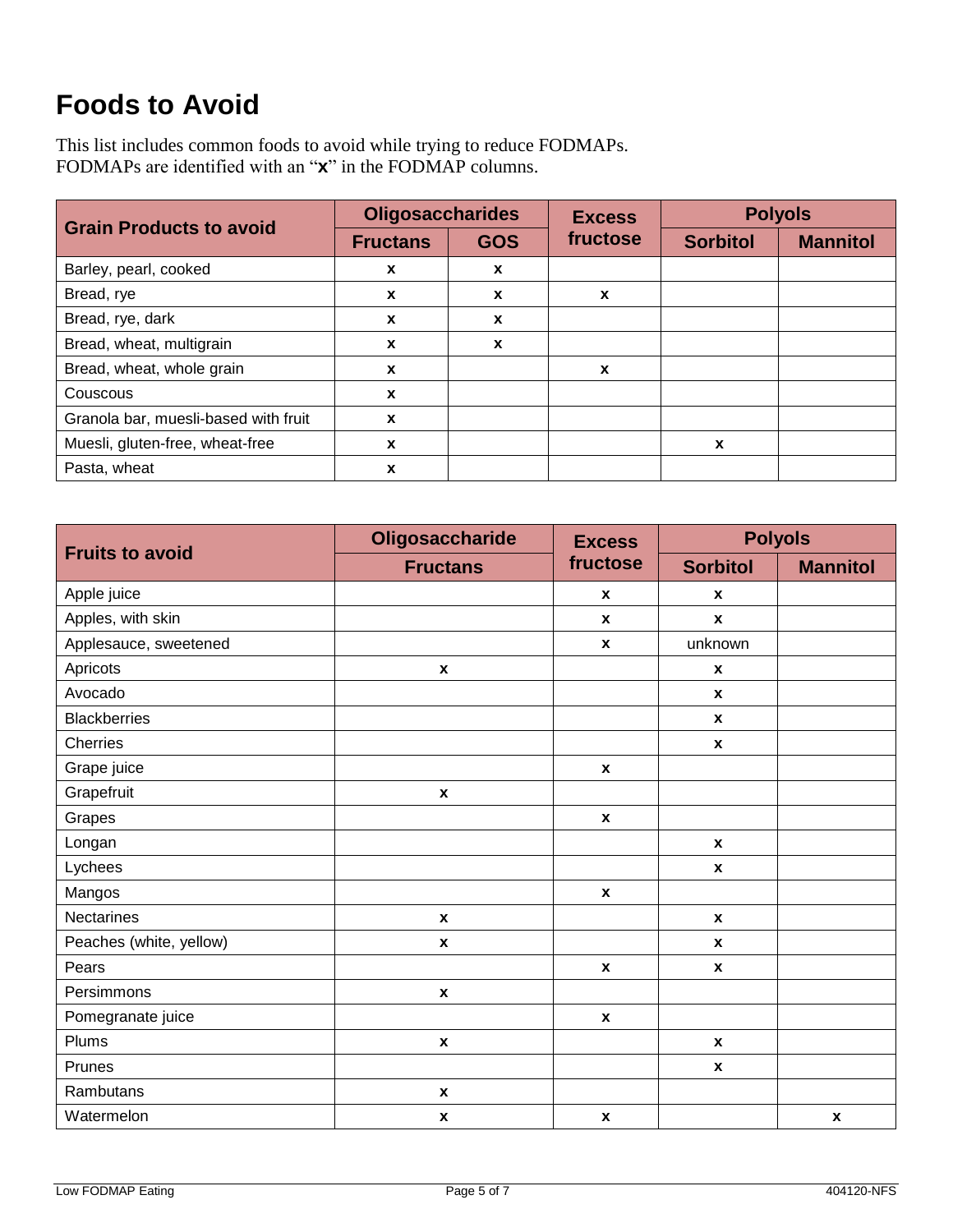|                            | <b>Oligosaccharides</b> |            | <b>Excess</b> | <b>Polyols</b>  |                 |
|----------------------------|-------------------------|------------|---------------|-----------------|-----------------|
| <b>Vegetables to avoid</b> | <b>Fructans</b>         | <b>GOS</b> | fructose      | <b>Sorbitol</b> | <b>Mannitol</b> |
| Artichoke, globe           | X                       |            |               |                 |                 |
| Artichoke, heart, canned   |                         |            | $\mathbf{x}$  |                 |                 |
| Artichoke, Jerusalem       | X                       |            | X             |                 |                 |
| Cauliflower                |                         |            |               |                 | X               |
| Garlic and garlic powder   | $\boldsymbol{x}$        |            |               |                 |                 |
| Leeks                      | X                       |            |               |                 |                 |
| Mushrooms, raw             | X                       |            |               |                 | X               |
| Onion and onion powder     | X                       |            |               |                 |                 |
| <b>Shallots</b>            | $\boldsymbol{x}$        |            |               |                 |                 |
| Snow peas                  | X                       | X          |               |                 | X               |
| Sweet potato               |                         |            |               |                 | x               |

| Milk products to avoid                                                          | <b>Oligosaccharides</b> |            | <b>Excess</b> |                 | <b>Polyols</b>  | <b>Lactose</b> |
|---------------------------------------------------------------------------------|-------------------------|------------|---------------|-----------------|-----------------|----------------|
|                                                                                 | <b>Fructans</b>         | <b>GOS</b> | fructose      | <b>Sorbitol</b> | <b>Mannitol</b> |                |
| Avoid in any serving size above the serving listed on the foods to choose list. |                         |            |               |                 |                 |                |

| Beans, lentils, and nuts to<br>avoid | <b>Oligosaccharides</b> |                  | <b>Excess</b> | <b>Polyols</b>  |                 |
|--------------------------------------|-------------------------|------------------|---------------|-----------------|-----------------|
|                                      | <b>Fructans</b>         | <b>GOS</b>       | fructose      | <b>Sorbitol</b> | <b>Mannitol</b> |
| Black beans, boiled                  | X                       | $\boldsymbol{x}$ |               |                 |                 |
| Cashews                              |                         | X                |               |                 |                 |
| Lentils, red and green, boiled       |                         | $\mathbf x$      |               |                 |                 |
| Lima beans, boiled                   | $\boldsymbol{x}$        | $\mathbf{x}$     |               |                 |                 |
| Mung beans, boiled                   | X                       | $\mathbf x$      |               |                 |                 |
| Pistachios                           | X                       | $\mathbf x$      |               |                 |                 |
| Red kidney beans, boiled             | X                       | $\mathbf x$      |               |                 |                 |
| Soy beans, boiled                    | X                       | X                |               |                 |                 |
| Split peas, boiled                   | X                       | X                |               |                 |                 |